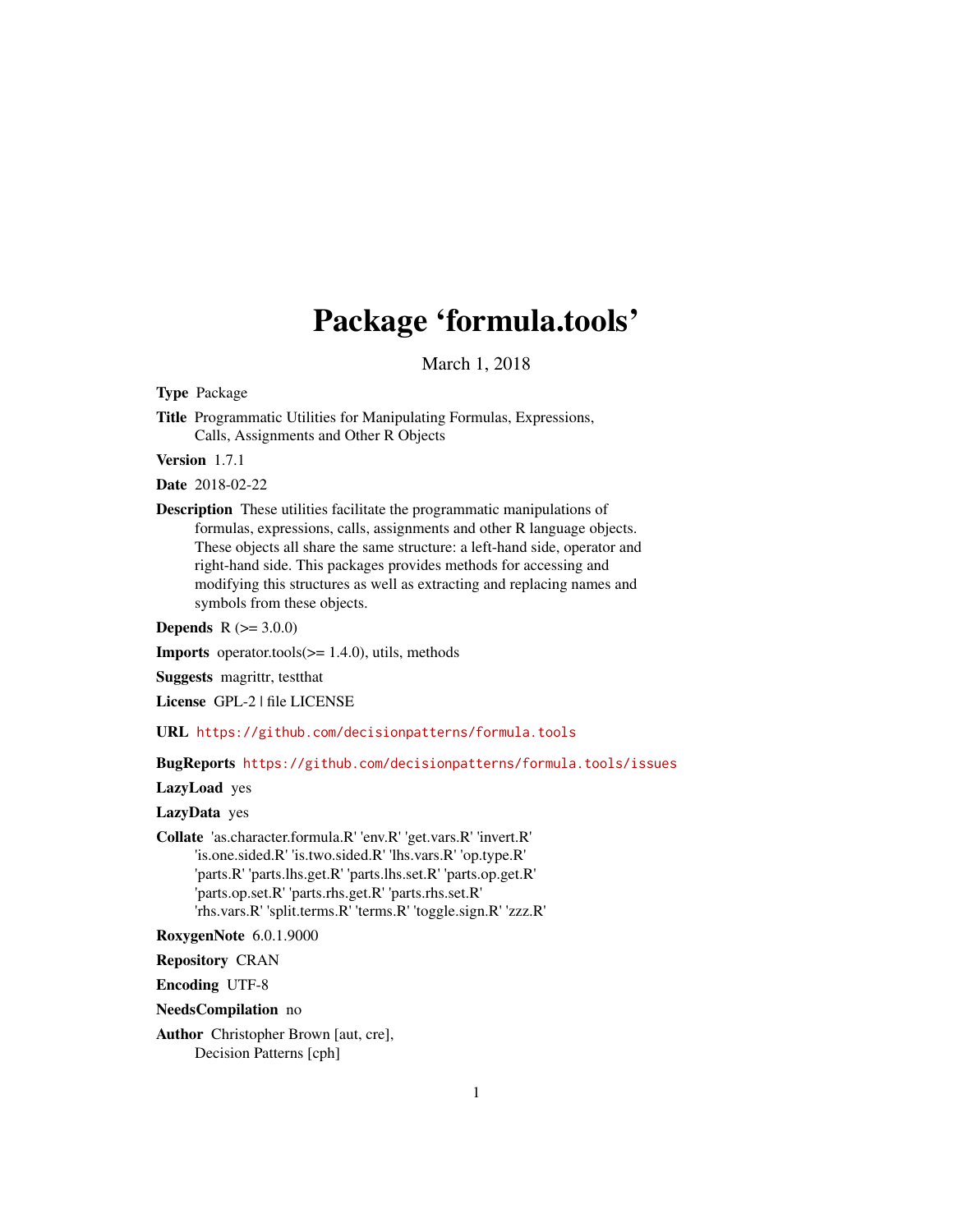<span id="page-1-0"></span>Maintainer Christopher Brown <chris.brown@decisionpatterns.com> Date/Publication 2018-03-01 12:56:01 UTC

# R topics documented:

#### **Index** 2008 **[18](#page-17-0)**

.invert.single *Invert multiple elements of a multiple element object*

# Description

Invert multiple elements of a multiple element object

#### Usage

```
.invert.single(x)
```
.invert.plural(x)

# Arguments

x object to invert from

# See Also

.invert.single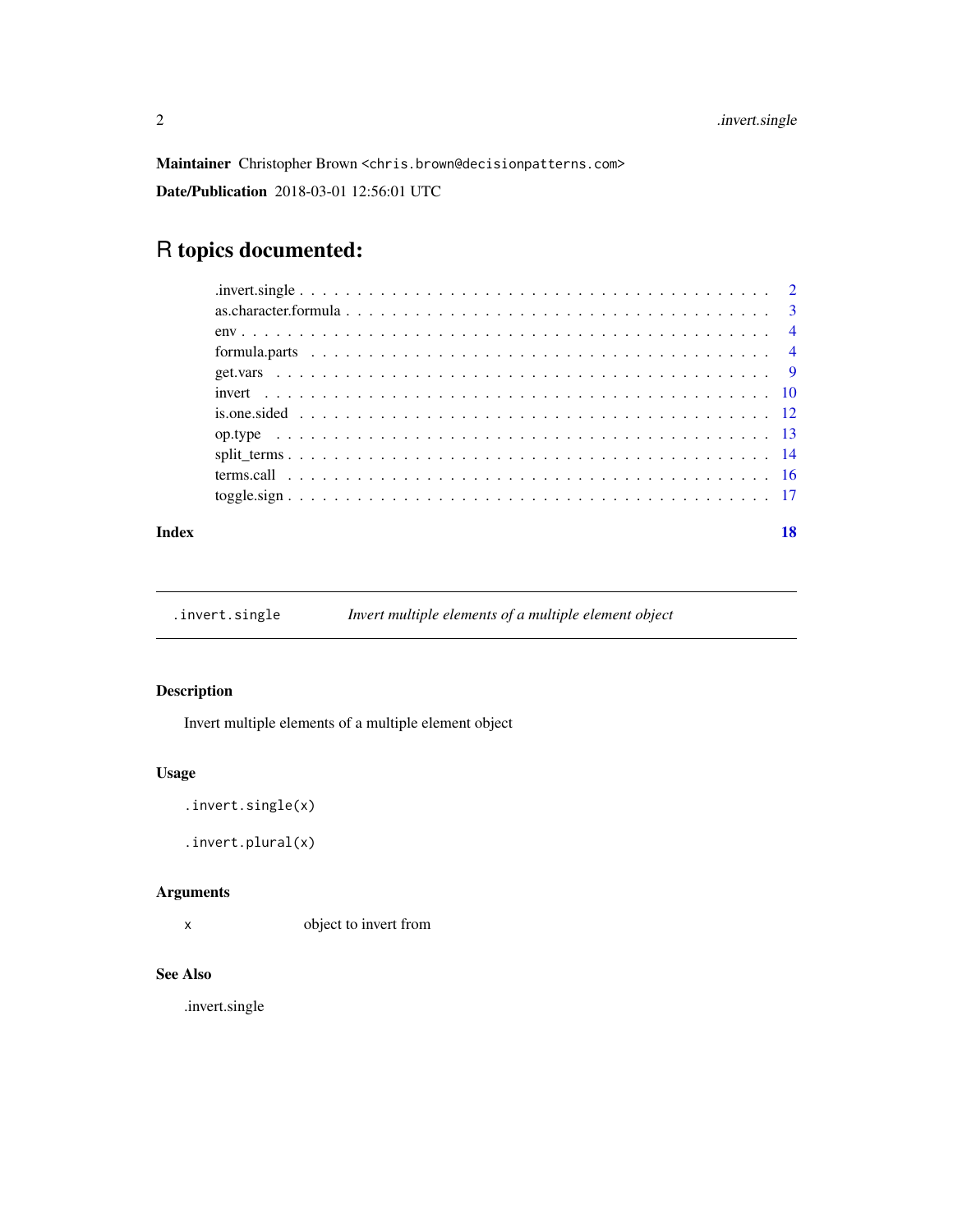<span id="page-2-0"></span>Convers a formula to character representaion

#### Usage

```
## S3 method for class 'formula'
as.character(x, ...)
```
# Arguments

|                         | formula object                                     |
|-------------------------|----------------------------------------------------|
| $\cdot$ $\cdot$ $\cdot$ | further arguments passed to or from other methods. |

# Details

Coerces formula to a character by deparsing.

#### Value

A character vector

# Author(s)

Christopher Brown

#### See Also

[deparse](#page-0-0)

# Examples

as.character(  $y \sim mx + b$  )

## The function is currently defined as function(x) Reduce( paste, deparse(x) )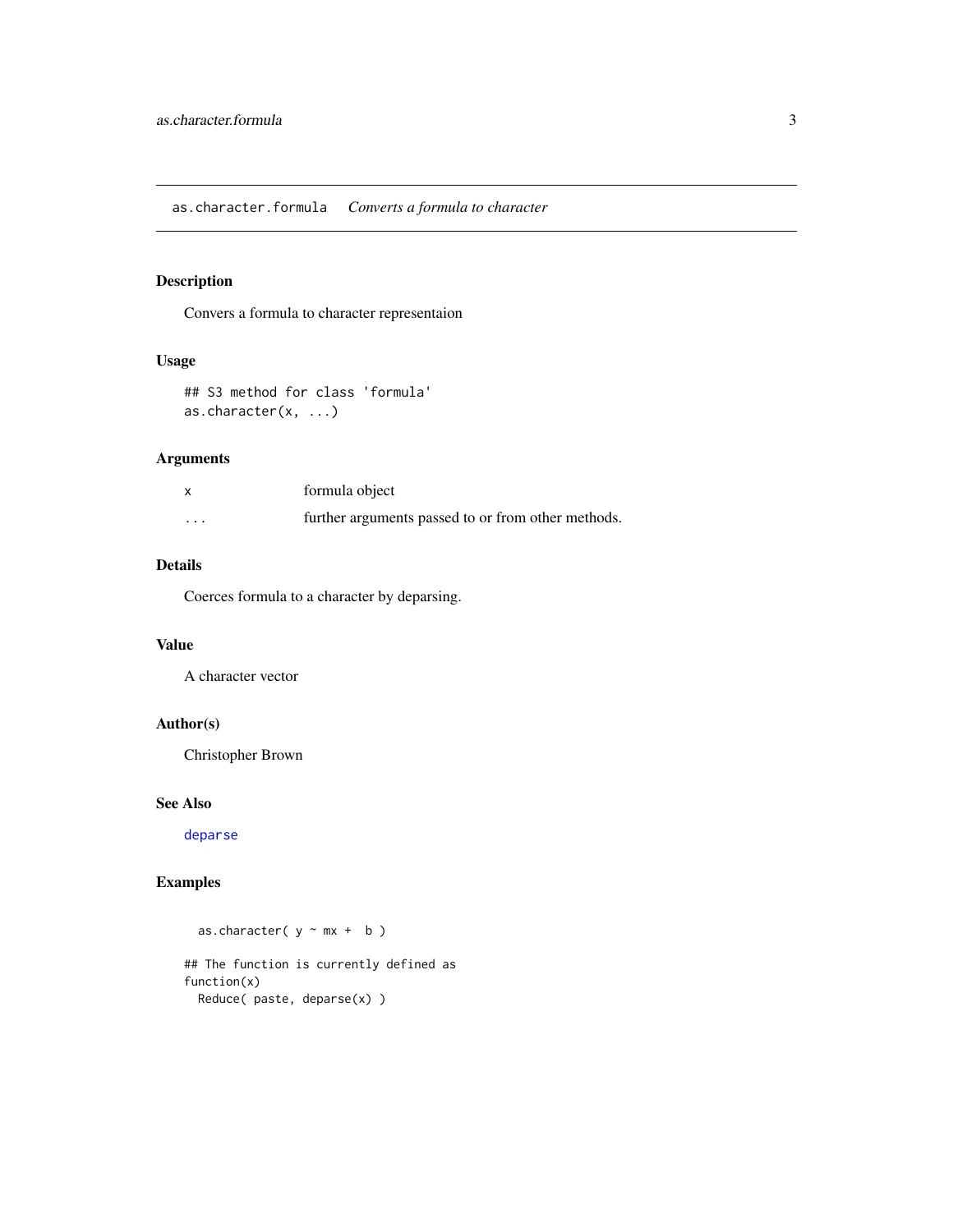<span id="page-3-0"></span>

Get the environment

# Usage

env(x)

## S3 method for class 'formula' env(x)

#### Arguments

x object to get environoment from

# Details

S3 returns the environment associated with an object.

For a formula object, 'env' returns the environment in the '.Environment' attribute.

#### Value

Environment

# Examples

env( lhs ~ rhs )

| formula.parts | Manipulate the component parts of formulas, expressions, calls, |
|---------------|-----------------------------------------------------------------|
|               | name/symbols and list and vectors of such objects.              |

#### <span id="page-3-1"></span>Description

lhs, rhs, op, and op.type retrieve the various parts of R formulas, calls, expressions, names/symbols. These functions were designed to greatly facilitate symbolic manupulation using native R objects. Also provided are methods to handle list of these objects.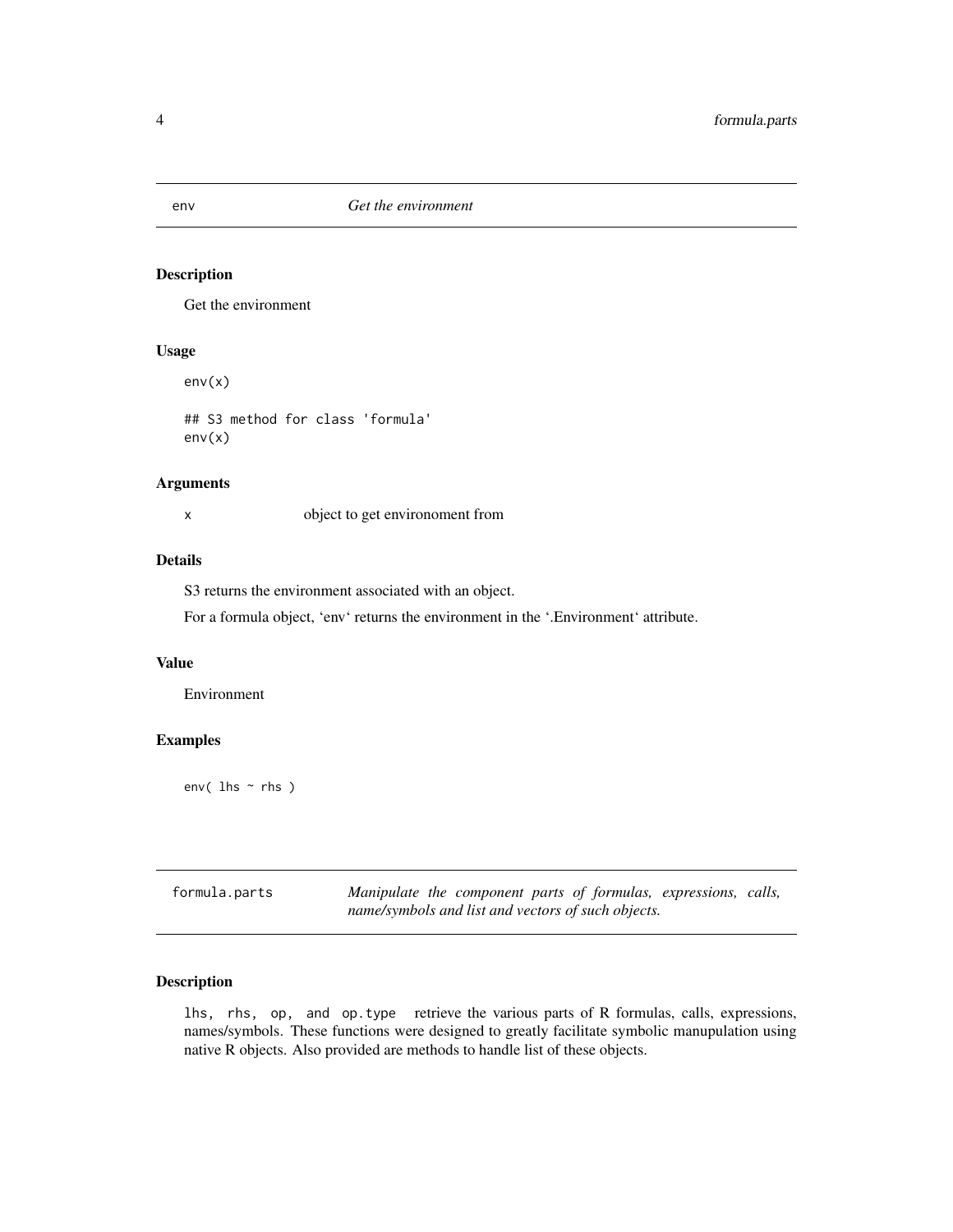# formula.parts 5

#### Usage

```
\ln s(x, \ldots)## S4 method for signature 'call'
lhs(x)
## S4 method for signature 'formula'
lhs(x)## S4 method for signature 'expression'
lhs(x, ...)## S4 method for signature 'list'
\ln s(x, \ldots)\ln s(x) <- value
## S4 replacement method for signature 'call'
lhs(x) \leftarrow value## S4 replacement method for signature 'formula'
lhs(x) \leftarrow value
.replace.lhs.plural(x, value)
## S4 replacement method for signature 'expression'
lhs(x) \leftarrow value
## S4 replacement method for signature 'list'
lhs(x) \leftarrow value
op(x)
## S4 method for signature 'formula'
op(x)
## S4 method for signature 'call'
op(x)
## S4 method for signature 'name'
op(x)
## S4 method for signature 'expression'
op(x)
```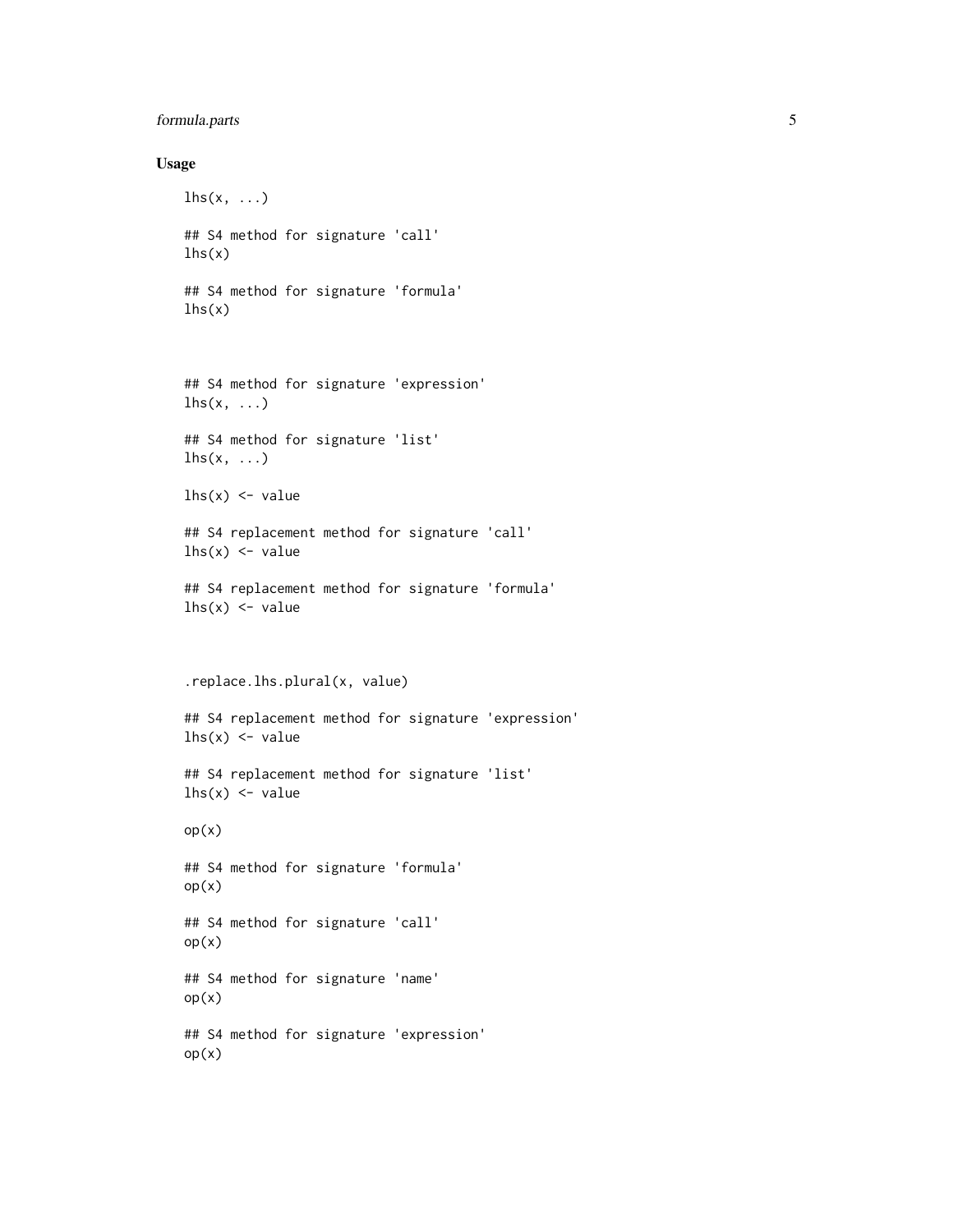```
## S4 method for signature 'list'
op(x)op(x) <- value
## S4 replacement method for signature 'call'
op(x) < - value
## S4 replacement method for signature 'formula'
op(x) <- value
.replace.op.plural(x, value)
## S4 replacement method for signature 'expression'
op(x) < - value
## S4 replacement method for signature 'list'
op(x) <- value
rhs(x, \ldots).rhs.singular(x)
## S4 method for signature 'call'
rhs(x)
## S4 method for signature 'formula'
rhs(x)
## S4 method for signature 'expression'
rhs(x, \ldots)## S4 method for signature 'list'
rhs(x, \ldots)rhs(x) \leq value.replace.rhs.singular(x, value)
## S4 replacement method for signature 'call'
rhs(x) \leq value
```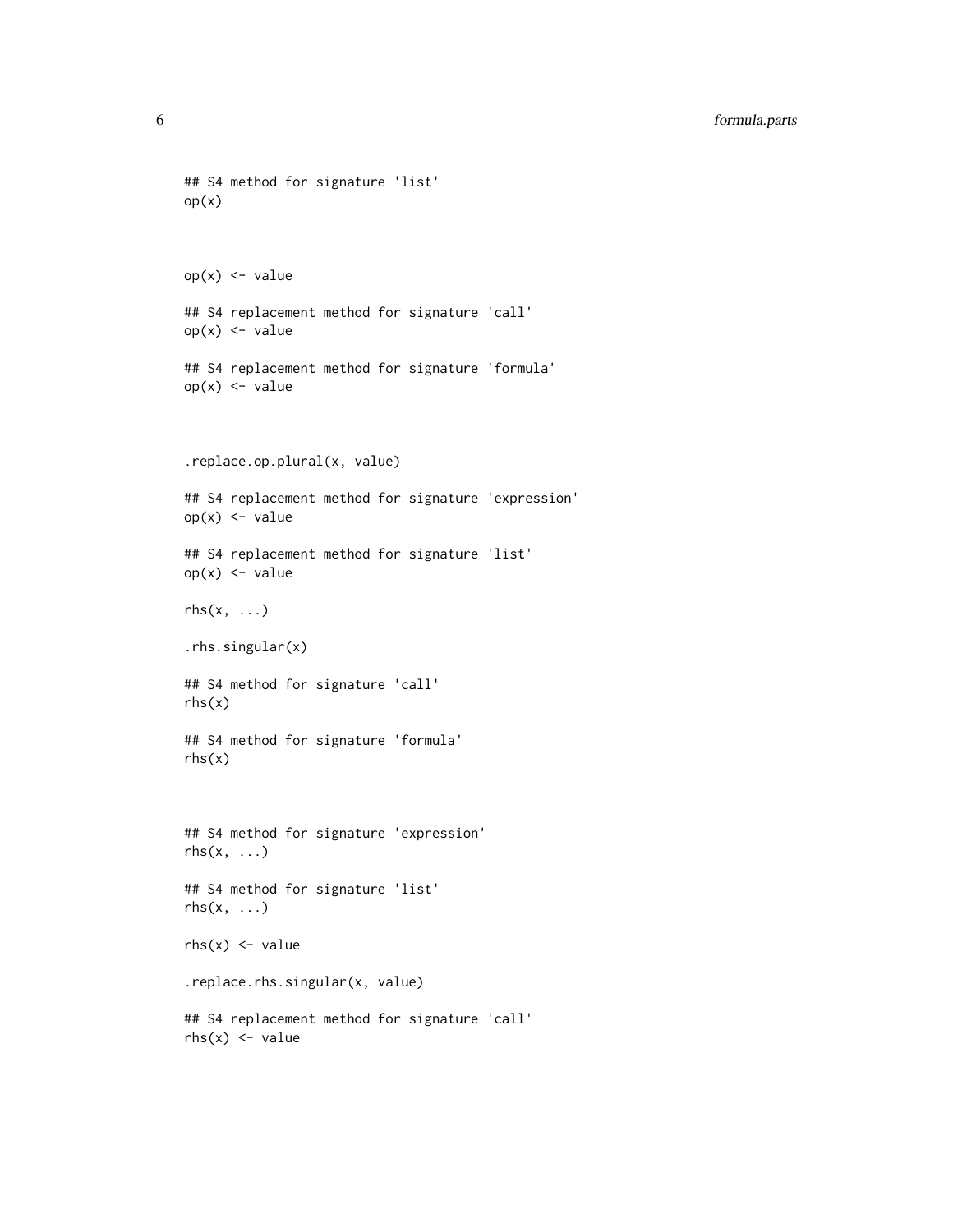```
## S4 replacement method for signature 'formula'
rhs(x) \leq value
```
.replace.rhs.plural(x, value)

## S4 replacement method for signature 'expression'  $rhs(x) \leq value$ 

```
## S4 replacement method for signature 'list'
rhs(x) \leq value
```
#### Arguments

| $\times$                | object from where to get/set the lhs/rhs |
|-------------------------|------------------------------------------|
| $\cdot$ $\cdot$ $\cdot$ | arguments passed to additional methods   |
| value                   | the value to set for the lhs/rhs         |

#### Details

lhs retrieves the left-hand side rhs retrieves the right-hand side op retrieves the operation op.type returns the type operator

There are also functions lhs.vars and rhs.vars. Like [all.vars](#page-0-0) , these functions interpret the variables on the left-hand and right-hand sides respectively.

These are simple functions for extracting the left-hand side, right-hand side, operator and operator type from formulas, expressions, calls, names/symbols and list containing these objects. lhs, rhs are only defined for formulas and calls ( and list and expressions ) that are defined with either one of the relational or tilde  $(2\gamma)$  operators. If the object does not contain one of these operators, it will fail with a warning.

The defined operator types are defined by the operator.tools package: See [operators](#page-0-0) and [setOperator](#page-0-0)

The lhs.vars and rhs.vars methods, return the variables used on the lhs and rhs, respectively. If special formula variables are used, such as '.', a data.frame or environment must also be provided such that the variable list may be properly infered.

#### Value

Value depends on the argument.

#### **Note**

Methods for the non-standard "<-" class exist and are not included in the usage documentation because CRAN does not support S4 documentation for this class.

#### Author(s)

Christopher Brown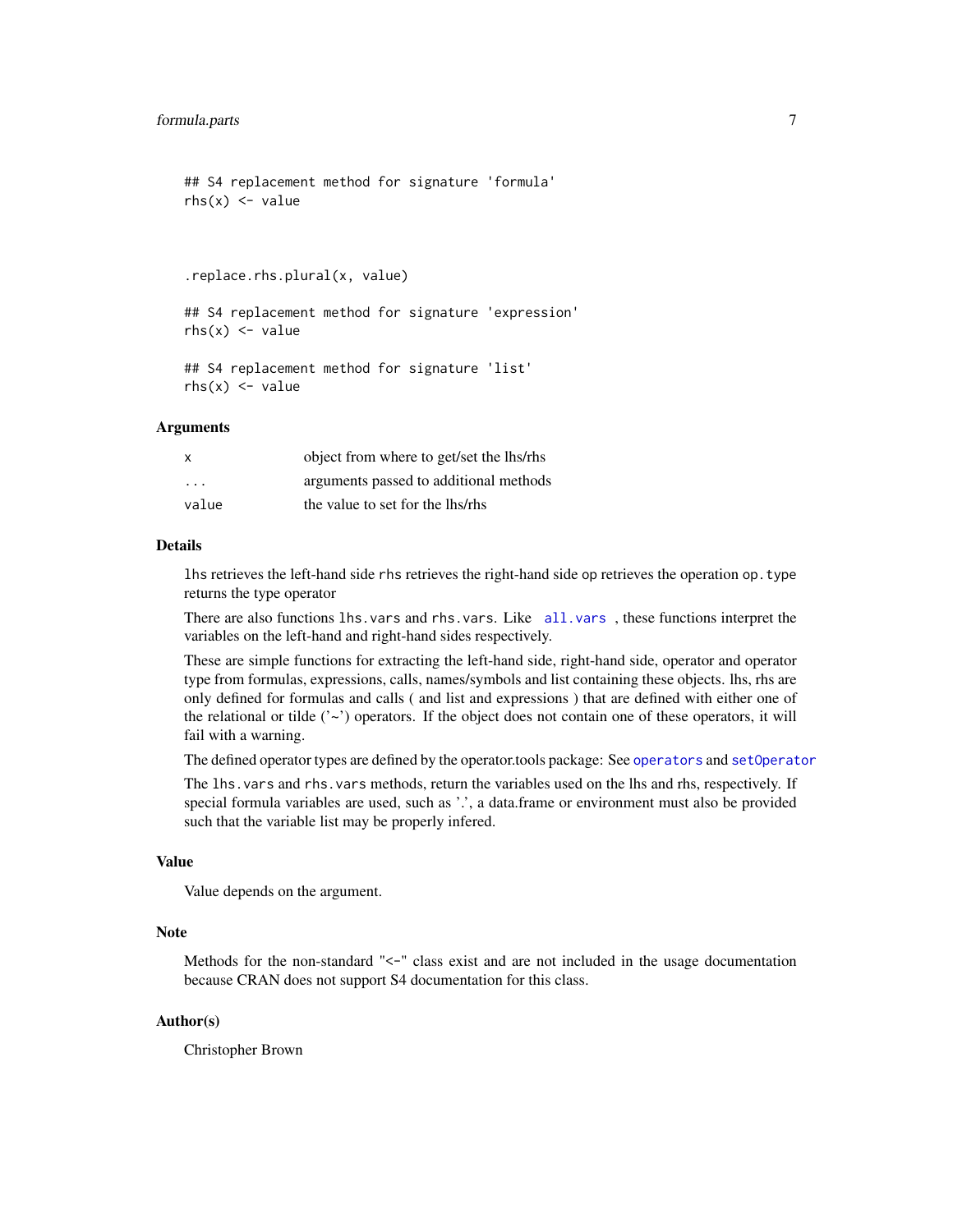# <span id="page-7-0"></span>See Also

terms, all.vars, all.names, [operators](#page-0-0)

```
# FORMULA
f \leftarrow A + B \sim C + Dlhs(f)lhs(f) \leq quote( E / F )
rhs(f)
rhs(f) \leq quote(G + H)op(f)
op(rhs(f))
op( quote(A) ) # NULL:
op.type(f)
# ONE-SIDED FORMULA
f \leftarrow \sim A #
\begin{array}{ccc} \text{lhs}(f) & \text{# NULL} \\ \text{rhs}(f) & \text{# A} \end{array}rhs(f)# EXPRESSION
e \leftarrow expression(A + B == C + D)lhs(e)
rhs(e)
op(e)
op.type(e)
# CALL
c \leq - quote( A + B > C + D )
lhs(c)
lhs(c) <- quote(E)rhs(c)
op(c)
op.type(c)
# ASSIGNMENT
a \leftarrow quote( A \leftarrow B )
lhs(a)
rhs(a)
op(a)
op.type(a)
```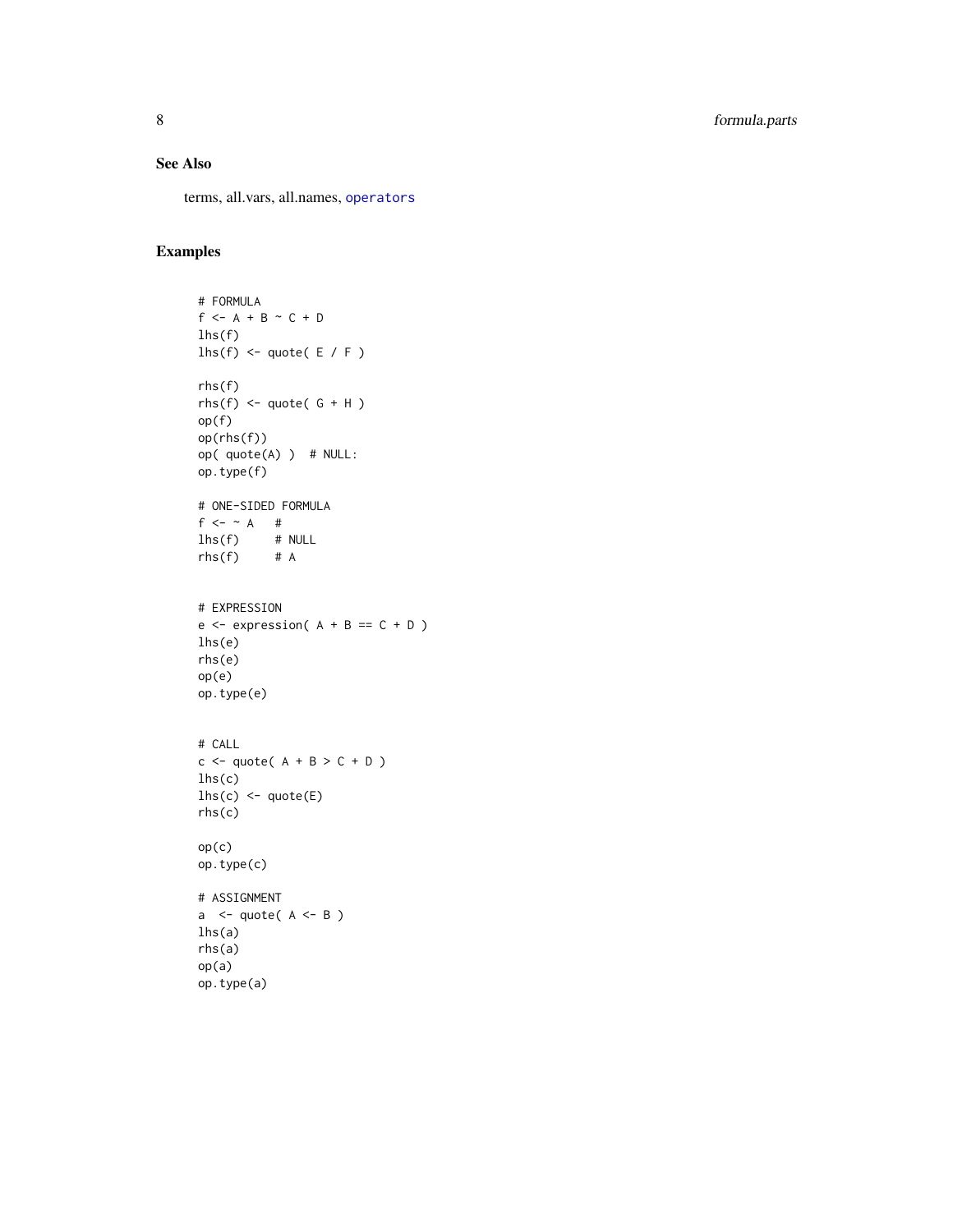<span id="page-8-0"></span>get.vars extracts variable names from various R objects such as formulas, expressions, calls, symbols, etc. It is very similar to [all.vars](#page-0-0) except that all symbols, etc. are interpolated to the names of variables.

#### Usage

```
get.vars(x, data = NULL, ...)## S4 method for signature 'formula,ANY'
get.vars(x, data = NULL, ...)## S4 method for signature 'call,ANY'
get.vars(x, data = NULL, ...)## S4 method for signature 'expression,missing'
get.vars(x, data = NULL, ...)## S4 method for signature 'name,ANY'
get.vars(x, data = NULL, ...)## S4 method for signature 'ANY,ANY'
get.vars(x, data = NULL, ...)## S4 method for signature '`NULL`,ANY'
get.vars(x, data = NULL, ...)lhs.vars(x, \ldots)\text{.} lhs.vars(x, \dots, data = NULL)
## S4 method for signature 'formula'
lhs.vars(x, ..., data = NULL)## S4 method for signature 'call'
lhs.vars(x, ..., data = NULL)## S4 method for signature 'expression'
lhs.vars(x, ...)rhs.vars(x, \ldots).rhs.vars(x, \ldots, dx) data = NULL)
```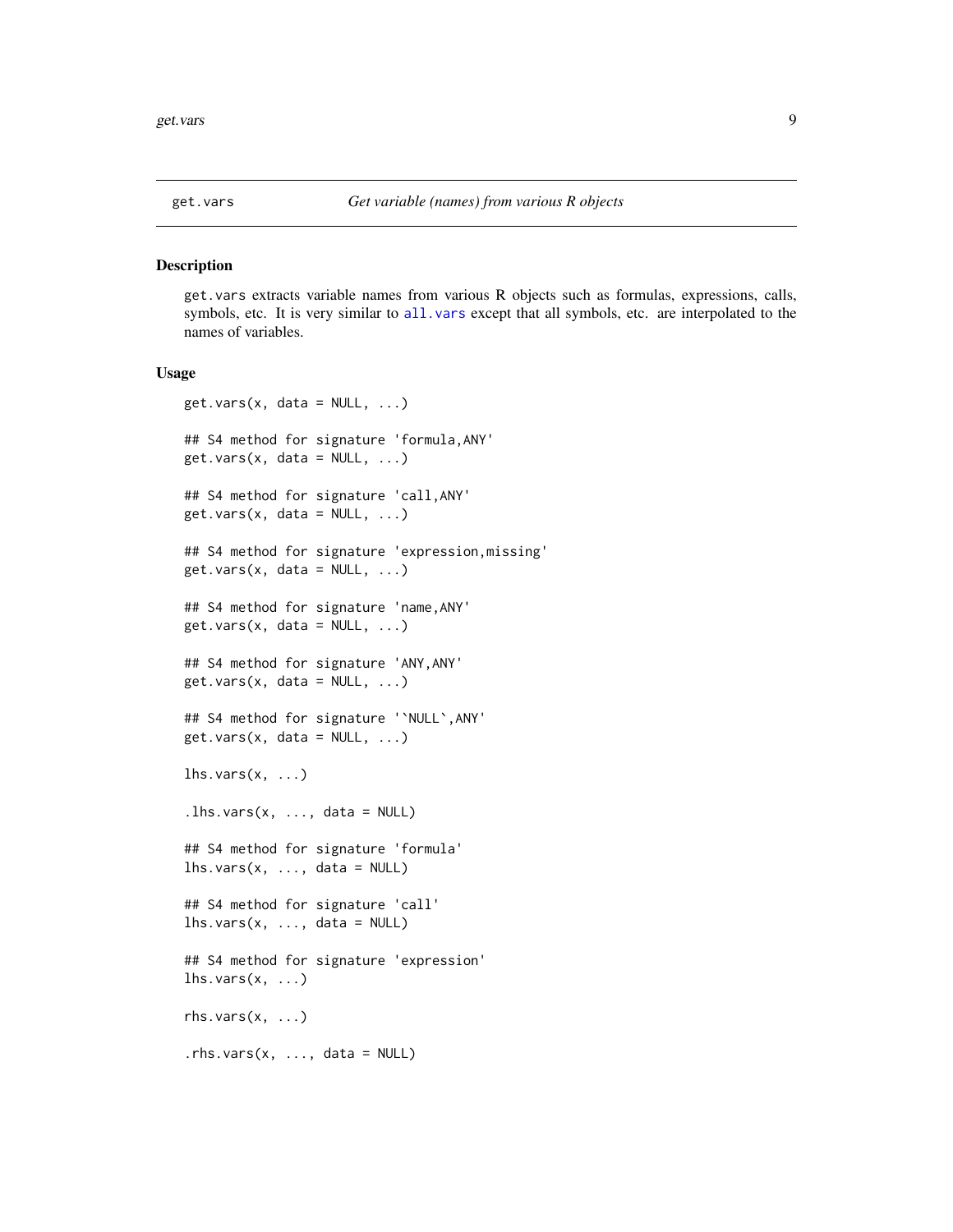<span id="page-9-0"></span>10 invertebration and the contract of the contract of the contract of the contract of the contract of the contract of the contract of the contract of the contract of the contract of the contract of the contract of the cont

```
## S4 method for signature 'formula'
rhs.vars(x, ..., data = NULL)## S4 method for signature 'call'
rhs.vars(x, ..., data = NULL)## S4 method for signature 'expression'
rhs.vars(x, ...)
```
#### Arguments

| $\mathsf{x}$ | object to extract vars from.                                                                                                                                                                                 |
|--------------|--------------------------------------------------------------------------------------------------------------------------------------------------------------------------------------------------------------|
| data         | data set/list or environment on which the names are defined                                                                                                                                                  |
|              | arguments passed to subsequent functions<br>get vars and variant get the variables from objects optionally interpreting on<br>. on the data. This is useful, for example, when you wish to know what data is |
|              | used based on a given formula.                                                                                                                                                                               |
|              | Methods/functions beginning with . are not exported                                                                                                                                                          |

# Value

character vector of variables names in order that they appear in x.

#### See Also

[all.vars](#page-0-0)

# Examples

```
get.vars( Species ~ ., iris )
get.vars( quote( Sepal.Length * Sepal.Width ), iris )
```
invert *invert*

# Description

Invert the operators in an object, usually a formula or expression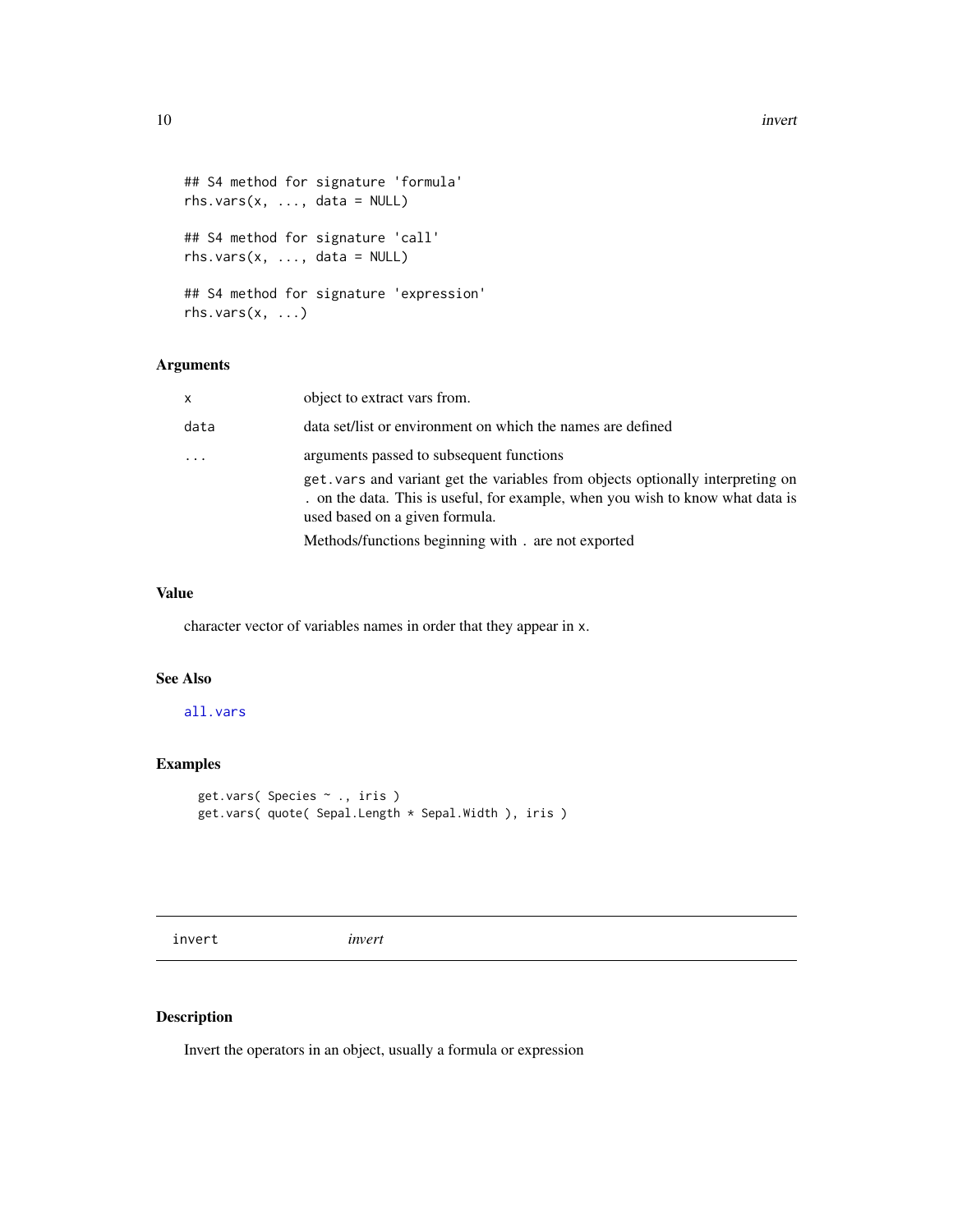#### <span id="page-10-0"></span>invert the contract of the contract of the contract of the contract of the contract of the contract of the contract of the contract of the contract of the contract of the contract of the contract of the contract of the con

# Usage

```
invert(x, \ldots)## S4 method for signature 'call'
invert(x)
## S4 method for signature 'expression'
invert(x)
```
#### Arguments

| X                 | function for invert                                                                        |
|-------------------|--------------------------------------------------------------------------------------------|
| $\cdot\cdot\cdot$ | additional arguments passed other functions                                                |
|                   | invert is a S4 generic method for inverting relational operators, <i>i.e.</i>              |
|                   | functions prefixed with a . are not exported and should probably not be called<br>directly |

#### Value

The operand is returned with the relational operators inverted.

#### Author(s)

Christopher Brown

#### See Also

[op](#page-3-1), [op.type](#page-12-1)

```
invert( quote(A > 5))
invert( quote(A \ge 5) )
invert( quote(A < 5))
invert( quote( A \leq 5 ) )invert( quote(A == 5))
invert( quote ( A != 5 ) )
invert( quote( A %in% lettters[1:5] ) )
invert( quote( A %!in% letters[1:5] ) )
```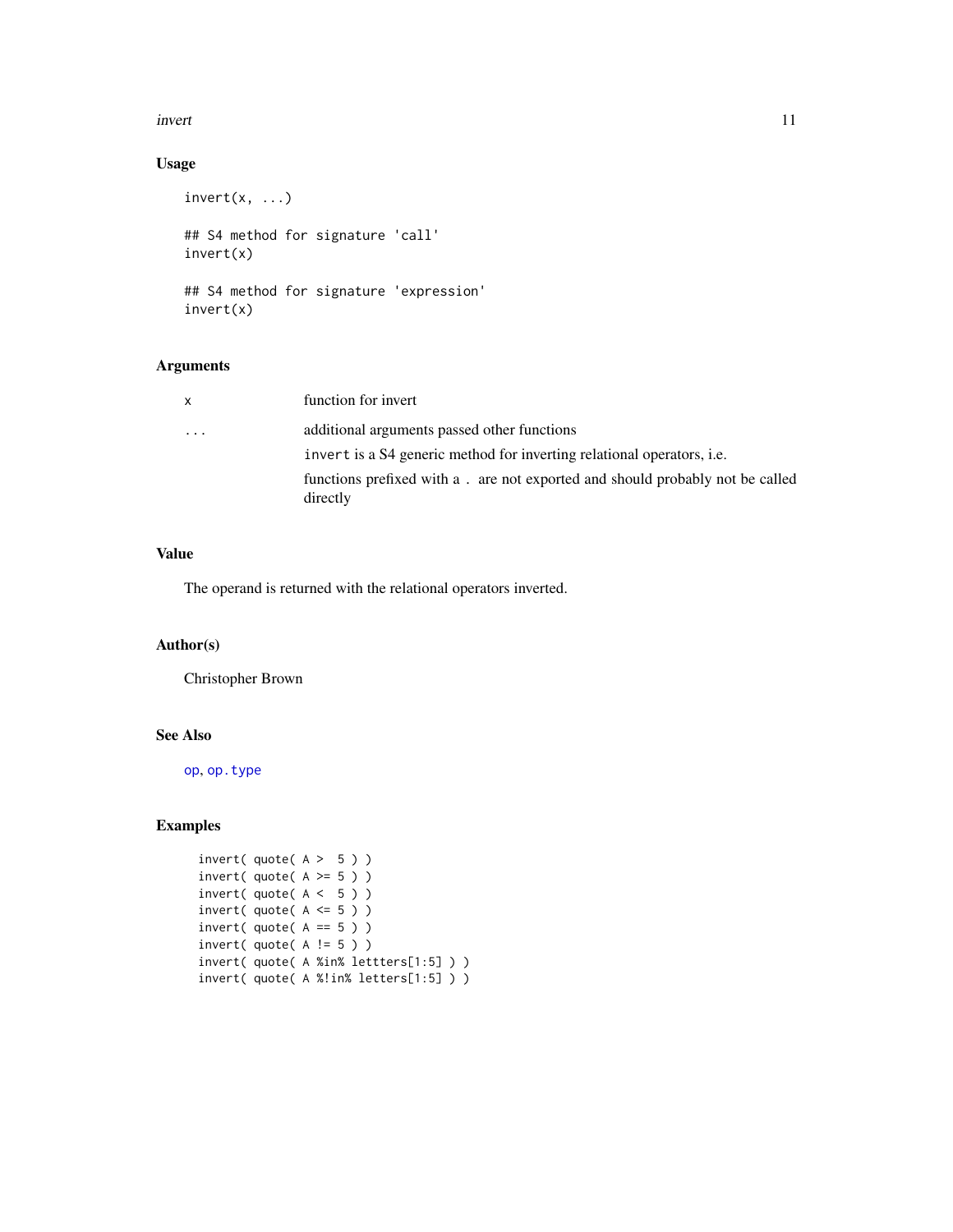<span id="page-11-0"></span>is.one.sided *Determine if an object is one- or two-sided. Test whether a object (typically formula, call or expression) is one- (e.g.* ~x*) or two-sided (e.g.* x~y*).*

# Description

Determine if an object is one- or two-sided.

Test whether a object (typically formula, call or expression) is one- (e.g.  $\sim$ x) or two-sided (e.g.  $x^y$ .

# Usage

```
is.one.sided(x, ...)
## S4 method for signature 'formula'
is.one.sided(x, ...)
## S4 method for signature 'call'
is.one.sided(x, ...)
## S4 method for signature 'expression'
is.one.sided(x, ...)
## S4 method for signature 'list'
is.one.sided(x, ...)
## S4 method for signature 'ANY'
is.one.sided(x, ...)
is.two.sided(x, ...)
## S4 method for signature 'formula'
is.two.sided(x, ...)
## S4 method for signature 'call'
is.two.sided(x, ...)
## S4 method for signature 'expression'
is.two.sided(x, ...)
```
## S4 method for signature 'list'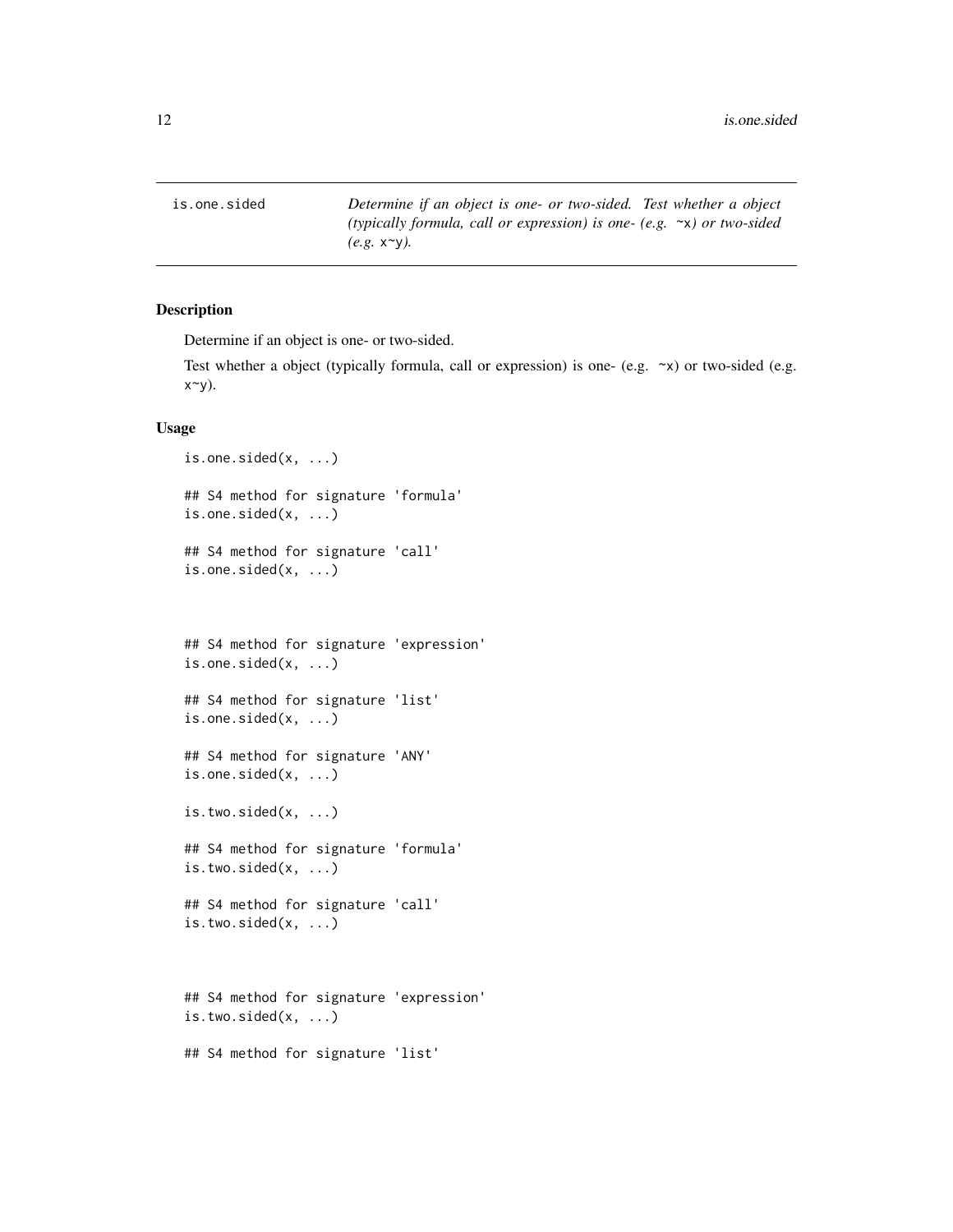#### <span id="page-12-0"></span> $op. type$   $13$

```
is.two.sided(x, ...)
## S4 method for signature 'ANY'
is.two.sided(x, ...)
```
#### Arguments

| x        | object to test for one-sidedness.    |
|----------|--------------------------------------|
| $\cdots$ | arguments passed to called functions |

# Details

These functions detect whether the formula is single- (unary) or double- sided. They work on formulas, expression, calls, assignments, etc.

is.single.sided and is.unary are alias for is.single.sided. is.double.sided and is.binary are aliases for is.two.sided.

#### Value

logical; whether x is an object is one-sided or two-sided formula.

#### Note

Methods for the "<-" class exist and are not included in the usage documentation because CRAN does not support S4 documentation for this class.

#### Examples

```
form \leftarrow y \sim x
is.one.sided(form)
# is.single.sided(form)
# is.unary(form)
is.two.sided(form)
# is.double.sided(form)
# is.binary(form)
```
<span id="page-12-1"></span>op.type *Get the operator type used in an call, formula, expression, etc.*

### Description

Get the operator type used in an call, formula, expression, etc.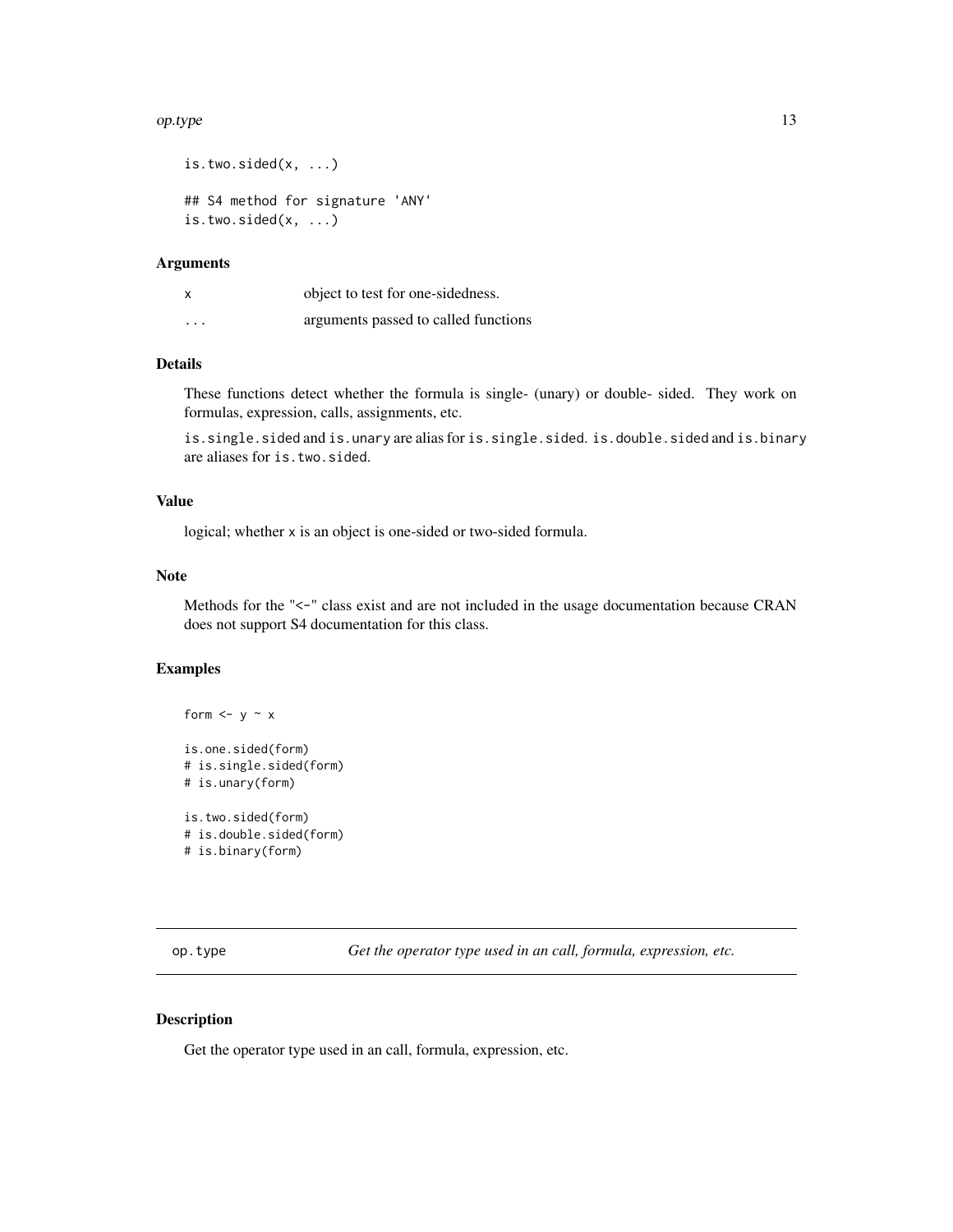# Usage

```
op.type(x)
## S4 method for signature 'call'
op.type(x)
## S4 method for signature 'formula'
op.type(x)
## S4 method for signature 'ANY'
op.type(x)
## S4 method for signature 'expression'
op.type(x)
## S4 method for signature 'list'
```
op.type(x)

# Arguments

x object from which to extract the operator type

#### Value

a character vector of the operator type(s)

#### See Also

[op](#page-3-1), [operator.type](#page-0-0)

split\_terms *Split object into terms*

#### Description

Split formulas, call and expressions into terms.

# Usage

split\_terms(x, recursive = FALSE)

#### Arguments

|           | object to split terms from                                                                                      |
|-----------|-----------------------------------------------------------------------------------------------------------------|
| recursive | logical; whether to split terms recursively in parenthetical enclosed terms (depth-<br>first). (Default: FALSE) |

<span id="page-13-0"></span>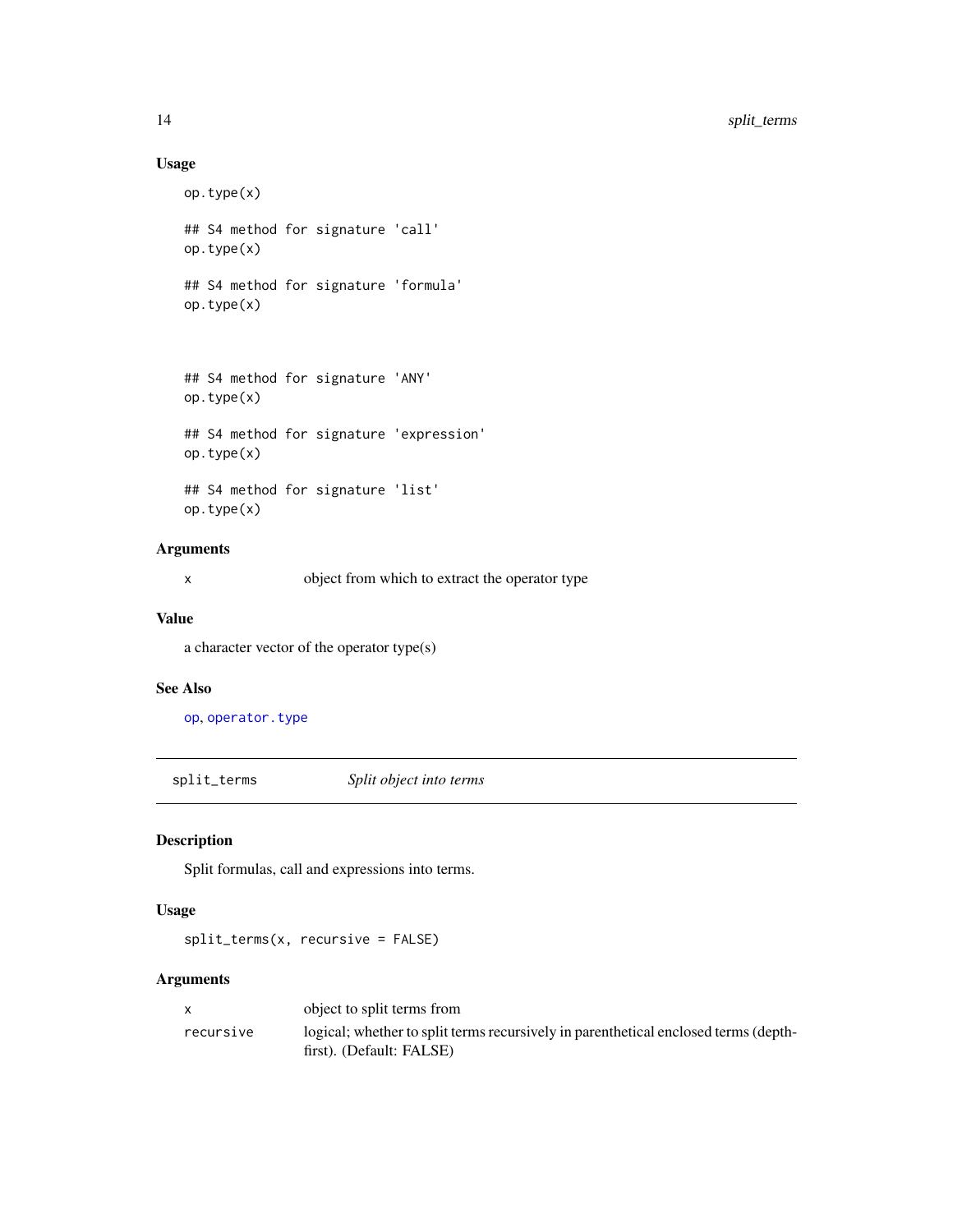# split\_terms 15

#### Details

Unlike the  $[terms()]$  function, 'split\_terms' does not use  $[stats::terms()]$  and instead just splits 'x' into an \*\*expression vector\*\* of terms. (Terms are the mathematical notion of terms). The signs of the terms are preserved.

If 'recursive' is 'TRUE', splitting occurs recursively, i.e. parsing of the input descends into parenthetical expressions '(...)'.

See \*\*examples\*\*.

#### Value

experession vector of terms

#### References

\* [SO: How to split a formula](https://stackoverflow.com/questions/39155701/how-to-split-a-formulain-r)

#### See Also

 $*$  [terms()]

```
split\_terms(1) # 1
split_terms( quote(a) ) # a
split\_terms( quote(-a) ) # -a
split\_terms( quote(a+1) ) # a, 1
split\_terms( quote(1+a) ) # 1, a
split\_terms( quote(-1+a)) # -1, a
split_terms( quote(-1-a) )
split_terms( quote(a+b+c) ) # a,b,c
split\_terms( quote((a+b)+1)) # (a+b),1split\_terms( quote((a+b)+1), recursive=TRUE ) # a,b,1
split\_terms( quote((a-b)+1), recursive=TRUE) # a,-b,1split\_terms( quote(-a) ) # -a
split\_terms( quote(a-1)) # a, -1
split\_terms( quote(-a-1)) # -a, -1
split_terms(quote(-(a+1))) # -(a+1)split\_terms( quote( -(a+1) ), recursive=TRUE ) # -a,-1
split_terms( quote( ---a ))
split_terms( quote( -(a+(b-(c+d)))), recursive=TRUE )
```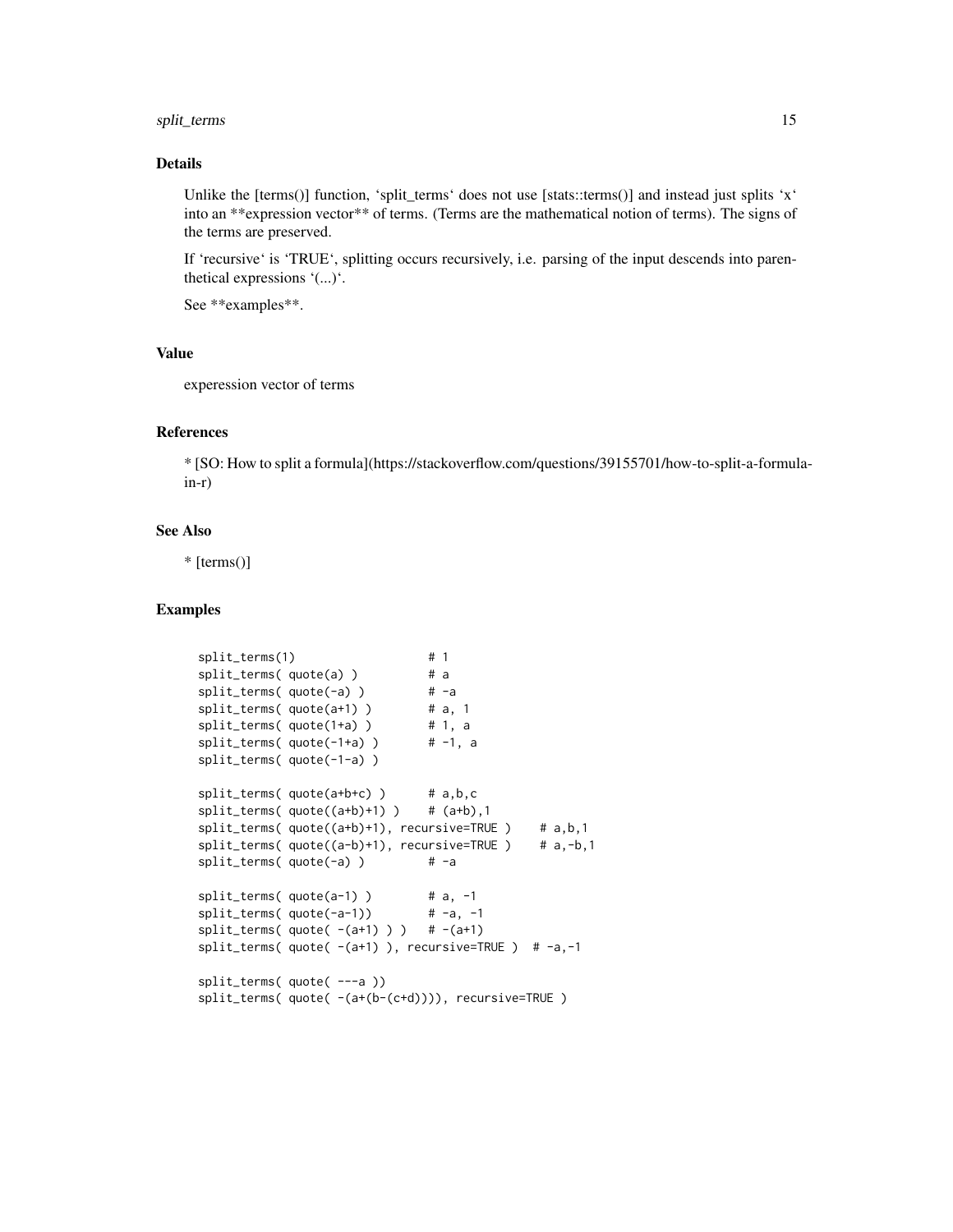<span id="page-15-0"></span>terms.call *terms*

#### Description

terms method for call and expression objects

#### Usage

```
## S3 method for class 'call'
terms(x, \ldots)## S3 method for class 'expression'
terms(x, \ldots)
```
#### Arguments

| x | A call object                                                                                                                                                                                     |
|---|---------------------------------------------------------------------------------------------------------------------------------------------------------------------------------------------------|
| . | Arguments passed to terms, formula                                                                                                                                                                |
|   | This S3 method returns a terms object for a call methods using a dispatch to<br>terms.formula.                                                                                                    |
|   | The terms are generated by making a rhs only call to terms. formula.                                                                                                                              |
|   | data is only needed and must be explicitly specified, i.e. $data = if there are$<br>special elements such as '.'. Otherwise the data argument is unused.<br>Some edge cases may not be supported. |
|   |                                                                                                                                                                                                   |

# Value

A terms object. See [terms.object](#page-0-0) for details.

# Author(s)

Christopher Brown

# See Also

- [stats::terms.object\(\)](#page-0-0)
- [stats::terms.formula\(\)](#page-0-0)

```
terms(quote(A + B))
data(iris)
x <- terms( quote( . - Species ) , data=iris )
```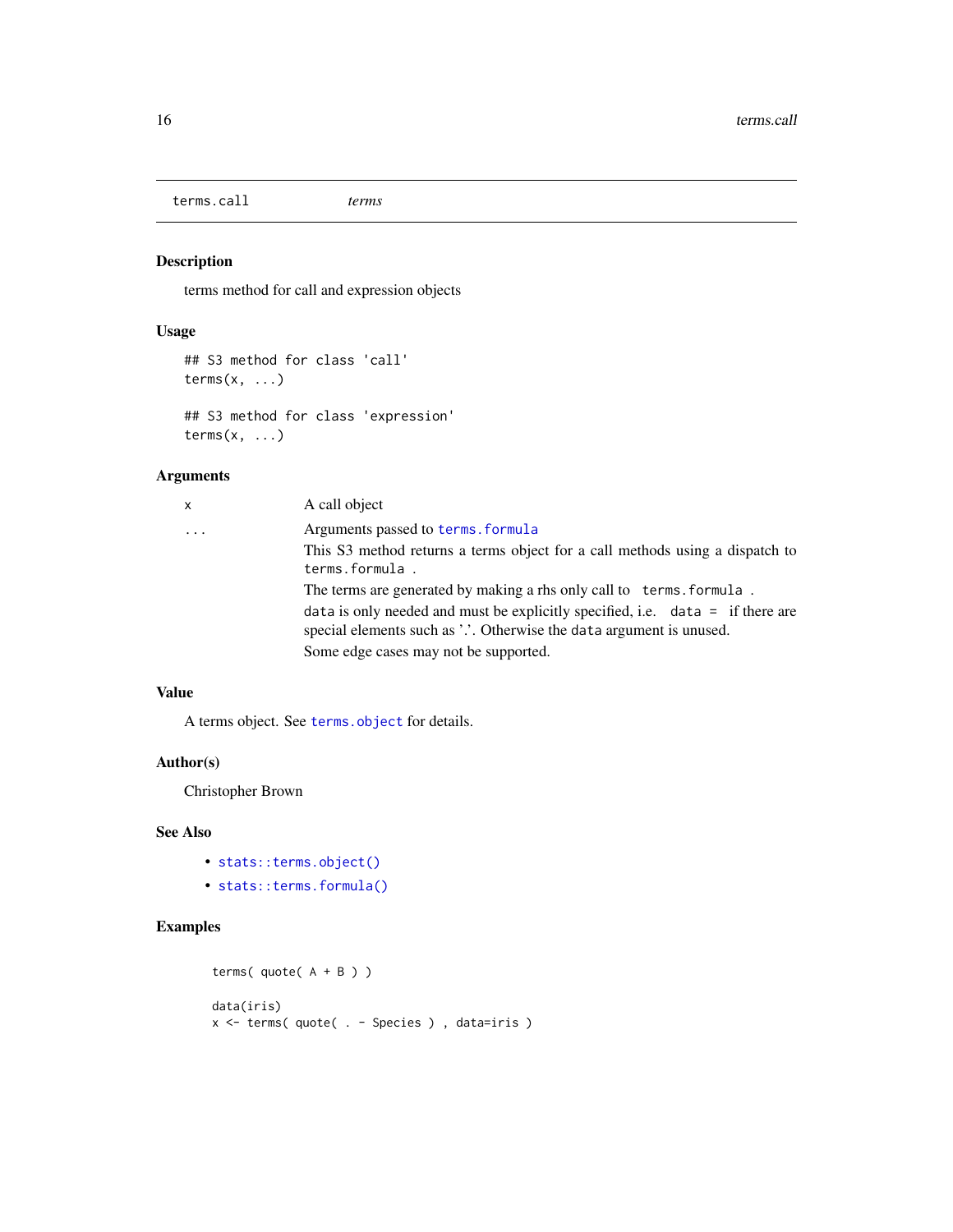<span id="page-16-0"></span>

toggle the sign of an expression

# Usage

toggle.sign(x)

# Arguments

x expression

#### Details

'toggle.sign' changes the sign of an expression for '+' tp '-' and visa-versa.

```
toggle.sign(1:3)
toggle.sign( quote(a) )
toggle.sign( quote(-a) )
exp <- expression( a, -b, -(a-b) )
toggle.sign(exp)
```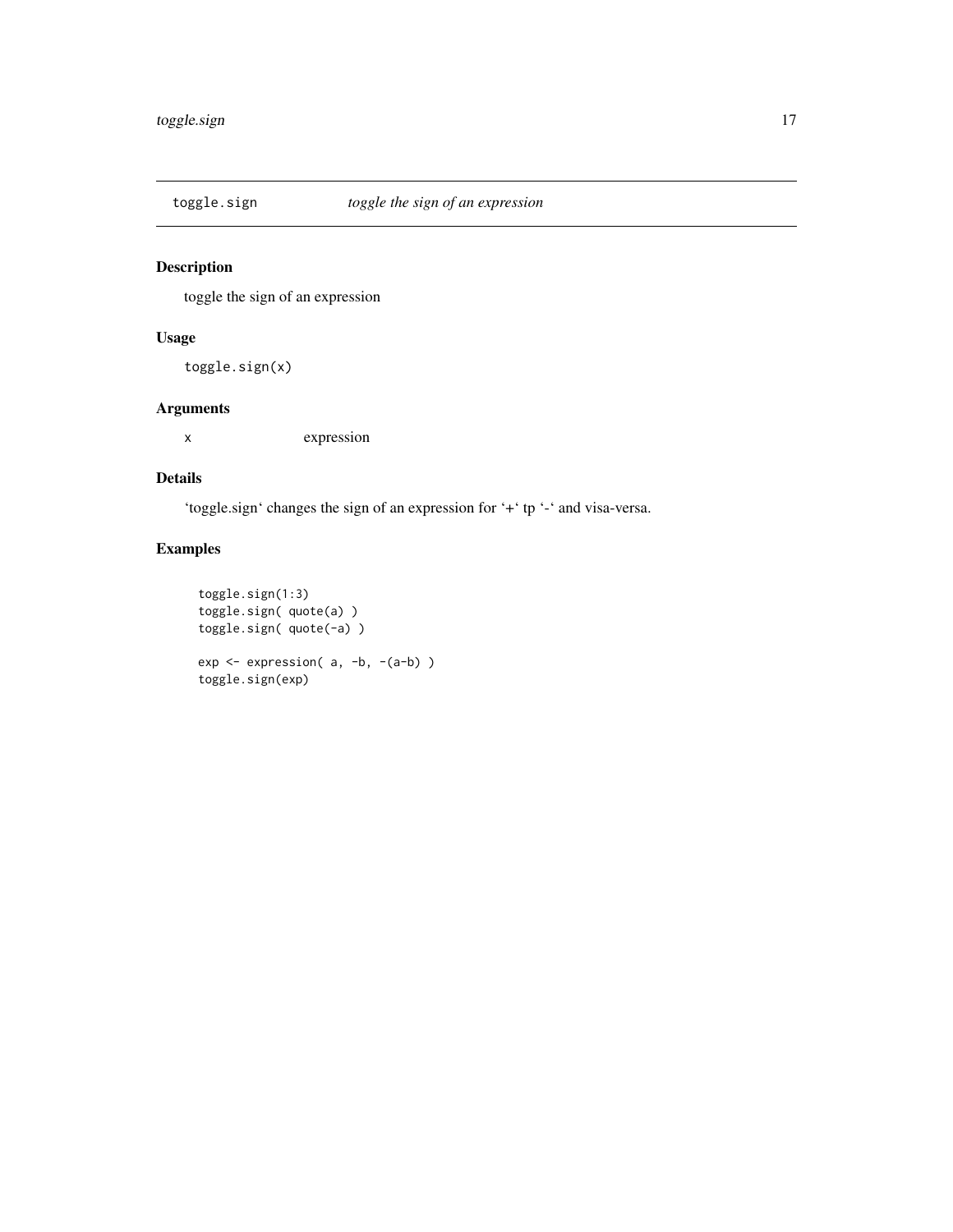# <span id="page-17-0"></span>**Index**

```
∗Topic manip
    as.character.formula, 3
    terms.call, 16
∗Topic symbolmath
    terms.call, 16
∗Topic utilities
    as.character.formula, 3
    terms.call, 16
.invert.plural (.invert.single), 2
.invert.single, 2
.lhs.vars (get.vars), 9
.replace.lhs.plural (formula.parts), 4
.replace.op.plural (formula.parts), 4
.replace.rhs.plural (formula.parts), 4
.replace.rhs.singular (formula.parts), 4
.replace.ths.plural (formula.parts), 4
.rhs.singular (formula.parts), 4
.rhs.vars (get.vars), 9
'lhs<-',<--method (formula.parts), 4
```

```
all.vars, 7, 9, 10
as.character (as.character.formula), 3
as.character.formula, 3
```

```
deparse, 3
```

```
env, 4
```

```
formula.parts, 4
```
get.vars, [9](#page-8-0) get.vars,ANY,ANY-method *(*get.vars*)*, [9](#page-8-0) get.vars,ANY,ANY-methods *(*get.vars*)*, [9](#page-8-0) get.vars,call,ANY-method *(*get.vars*)*, [9](#page-8-0) get.vars,expression,missing-method *(*get.vars*)*, [9](#page-8-0) get.vars,formula,ANY-method *(*get.vars*)*, [9](#page-8-0) get.vars,name,ANY-method *(*get.vars*)*, [9](#page-8-0) get.vars,NULL,ANY-method *(*get.vars*)*, [9](#page-8-0) get.vars,NULL,ANY-methods *(*get.vars*)*, [9](#page-8-0)

invert, [10](#page-9-0) invert,call-method *(*invert*)*, [10](#page-9-0) invert,expression-method *(*invert*)*, [10](#page-9-0) is.one.sided, [12](#page-11-0) is.one.sided,<--method *(*is.one.sided*)*, [12](#page-11-0) is.one.sided,ANY-method *(*is.one.sided*)*, [12](#page-11-0) is.one.sided,call-method *(*is.one.sided*)*, [12](#page-11-0) is.one.sided,expression-method *(*is.one.sided*)*, [12](#page-11-0) is.one.sided,formula-method *(*is.one.sided*)*, [12](#page-11-0) is.one.sided,list-method *(*is.one.sided*)*, [12](#page-11-0) is.two.sided *(*is.one.sided*)*, [12](#page-11-0) is.two.sided,<--method *(*is.one.sided*)*, [12](#page-11-0) is.two.sided,ANY-method *(*is.one.sided*)*, [12](#page-11-0) is.two.sided,call-method *(*is.one.sided*)*, [12](#page-11-0) is.two.sided,expression-method *(*is.one.sided*)*, [12](#page-11-0) is.two.sided,formula-method *(*is.one.sided*)*, [12](#page-11-0) is.two.sided,list-method *(*is.one.sided*)*, [12](#page-11-0) lhs *(*formula.parts*)*, [4](#page-3-0) lhs,<--method *(*formula.parts*)*, [4](#page-3-0) lhs,call-method *(*formula.parts*)*, [4](#page-3-0) lhs,expression-method *(*formula.parts*)*, [4](#page-3-0) lhs,formula-method *(*formula.parts*)*, [4](#page-3-0) lhs,list-method *(*formula.parts*)*, [4](#page-3-0)

- lhs.vars *(*get.vars*)*, [9](#page-8-0) lhs.vars,call-method *(*get.vars*)*, [9](#page-8-0) lhs.vars,expression-method *(*get.vars*)*, [9](#page-8-0)
- lhs.vars,formula-method *(*get.vars*)*, [9](#page-8-0)